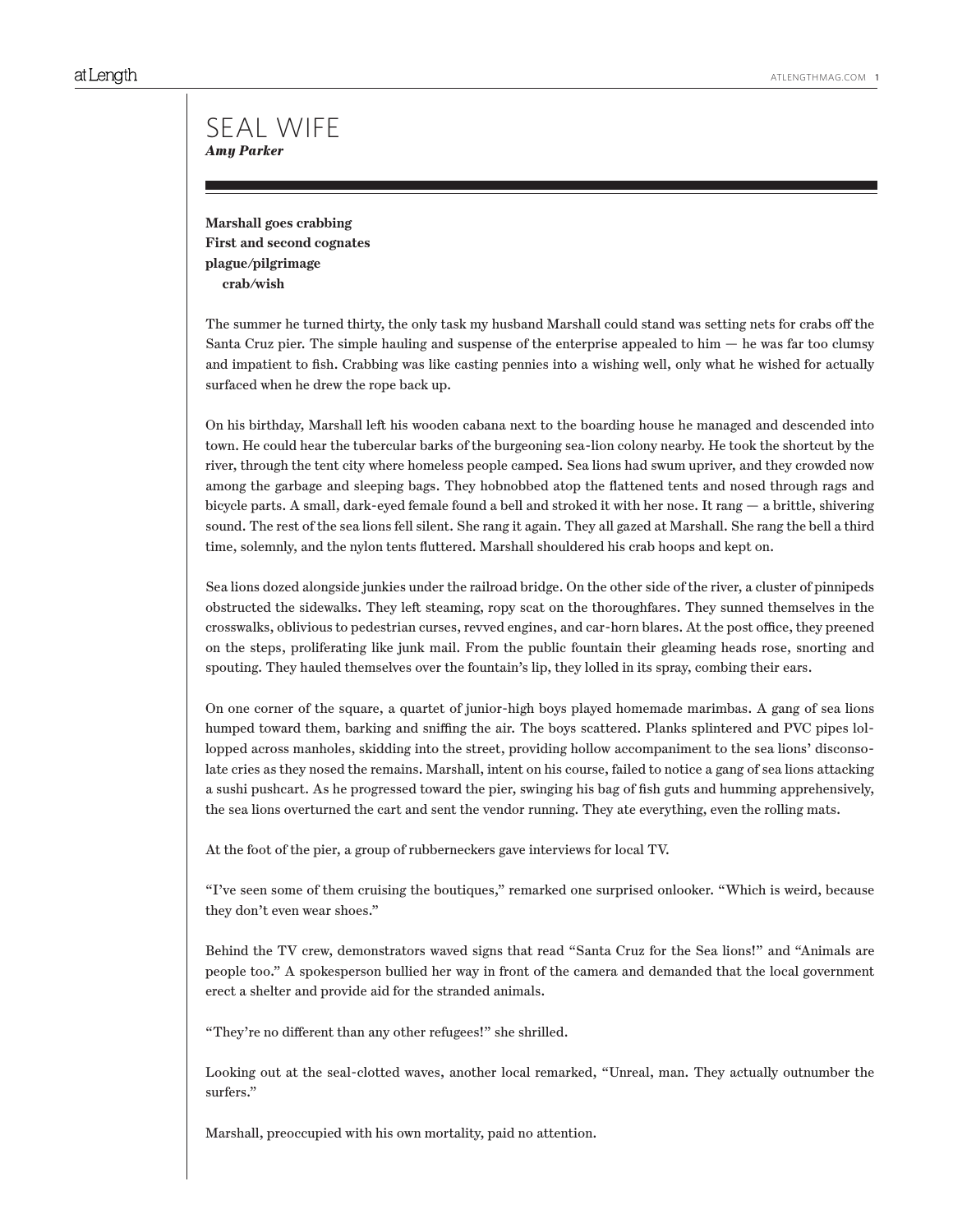"Only the deathless believe in death. The thing that peeks out of the eyes, that struggles in its envelope of flesh knows otherwise—"

Ah, hell. The Tinfoil Dude was out today.

"—but the boneheaded body, which believes so little, is firmly convinced by death."

Marshall set his sack of fish guts on the pier, sighed, and dug into his hip pocket. The Tinfoil Dude adjusted the silver photographer's umbrella above him, then smiled.

Marshall fished, but the coins in his pocket refused to bite.

"Gimme a break, it's my birthday," he said.

The Tinfoil Dude, by way of reply, put on his sunglasses. He had covered one lens with new foil.

The mendicant pelican, Happy Jack, sidled between Marshall's feet and darted at the bag of innards. A tourist lobbed French fries at the bird, but Happy Jack was no tame opportunist, no voracious and undiscerning seagull. He was still young, a yellow-feathered purist. Happy Jack tore open the bag and dragged out a fish skeleton, which had hooked a roll of intestine, which was in turn tangled up with some rubbery blue organs. Happy Jack whisked it all along behind him like ticker tape. The pigeons and seagulls and cormorants made it a parade.

Marshall chased after the pelican with a half-irritated sense of camaraderie. Tourists, bored with the bobbled backs of sea lions on the beach, stumped after the bird, too, snapping pictures and making the boards shake with their fat city feet. Marshall did his best to ignore them. He had his wish to catch.

More sea lions sheltered under the pier. They looked like large, unappealing women with mustaches, Sicilian perhaps, round and rubber-coated, bowling-pin shaped, with huge liquid eyes, helpless and somehow Catholic, filled with too much soul for Marshall's taste.

He settled a crab hoop on the pier and cocked an ear to the distant splashes and consumptive barking of the sea lions. They lummoxed into the water, bobbing down and shooting back up. Jesus, there really were a lot of them.

Marshall rummaged in the hefty sack and picked out a ripe, green-headed crappy. He strung stiff yellow twine through a gill, avoiding the baleful glare in the fish's scuffed eye, and tied its head to the center of his net. He peered down through the crack in the boards, certain the sea lions were watching him. Thirty feet down, in the shadowy water, a pair of eyes met his.

"Stay away from my catch," he said — adding, since the eyes looked hurt and knowing, "please."

Before he could lower the net into the water, a flash off the Tinfoil Dude's semaphore blinded him. The Tinfoil Dude caught up with Marshall and resettled his lawn chair and reflective umbrella next to the bag of bait. The sunlight spattered like hot grease off the crimples in his foil suit. He cocked his head and looked at Marshall through a lone black lens.

"The sea is a sieve, and bottom feeders inherit what lasts long enough to sink. The drowned, the bony, the calcareous, all drift down alongside ingots and amphorae, where crabs dwell. Those bone pickers, those rag and bottle men engage in daily congress with old dreams. Whatever humans wish on and lose and hope to recover; those things they consign to oblivion. The coins and rings, the crumpled cans, syringes, tied-off rubbers — they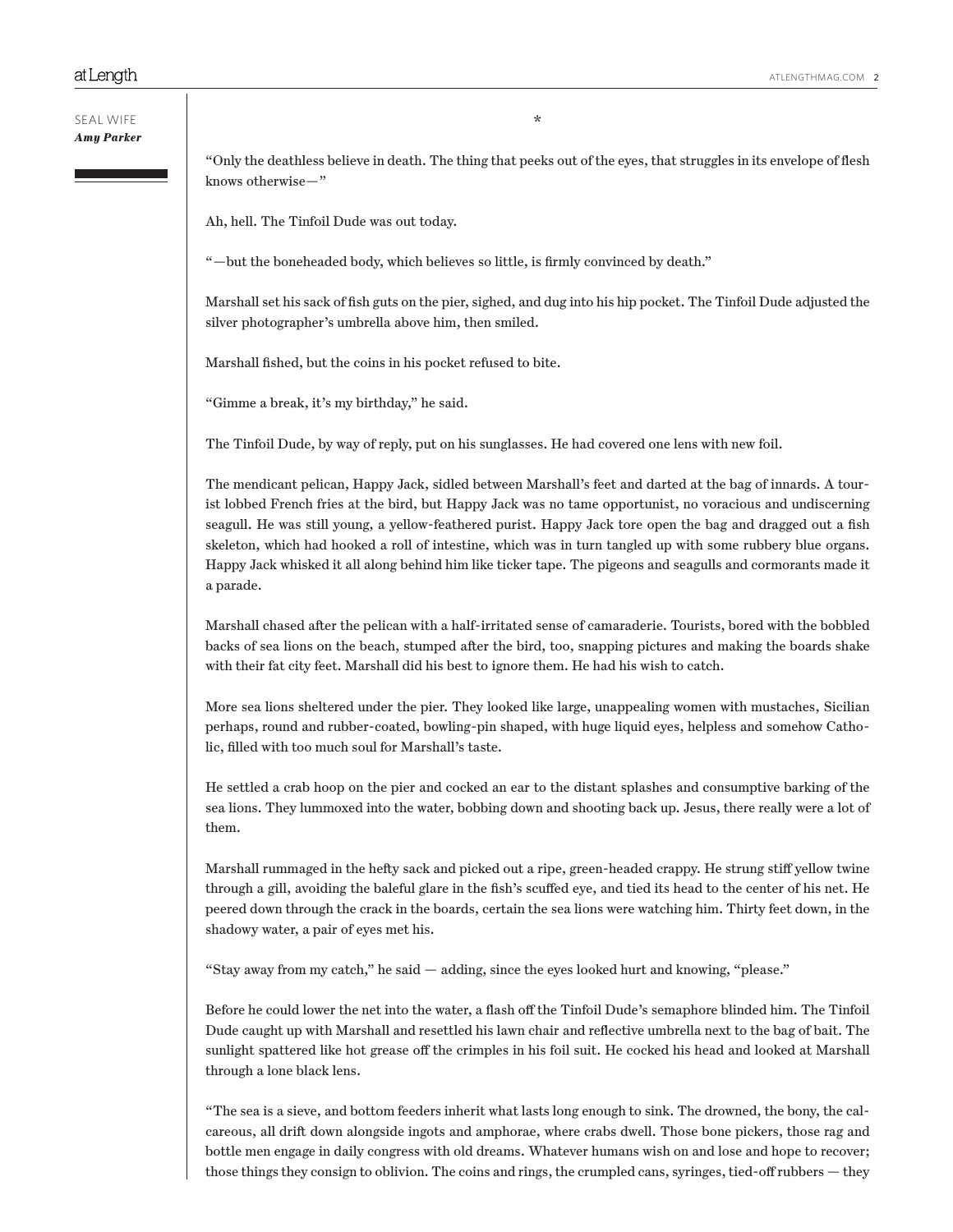ATLENGTHMAG.COM 3

all fall to the crabs. The crabs trim anything essential enough to decompose, and strip wishes to their simple, everlasting bones. What do you wish? The crabs will offer it up to you. What do you wish? Claws relinquish what hands cannot keep."

Marshall shivered and turned his back. He lowered his first net into the water. A fisherman watched him from a few feet away.

"Fool's errand. Only a jackass'd go crabbing during a spell like this. The sonsabitches will take your bait before it hits the bottom."

The fisherman tossed his cigarette into the water, watched it hiss out. A seagull dove for the butt. Marshall looked vaguely at the man, who held his rod and reel across his chest like a bayonet, his shoulders squared for a fight.

"Well, you're fishing, aren't you?" Marshall asked mildly.

"Hell no. I'm trying to hook the sonsabitches in the eye."

Out along the break, a young surfer caught a wave. He sheared back and forth along the glassy curve. A sea lion crested alongside and tried to climb onto his surfboard. She knocked him to his knees, and the wave folded them both under. The young man surfaced, gained his board, and paddled furiously toward the beach. The sea lion followed. She swam placidly but steadily, gaining on him. The surfer ran his board aground, shouldered it, and dashed through the surf toward the high-tide line, then tripped on his leash and fell. She was almost upon him. He scrambled upright and pounded up the steps to the pier, where he collapsed at Marshall's feet.

Marshall and the fisherman unzipped the prone man's wetsuit to give him some air. Tattoos covered his upper body.

"Couldn't shake her, dude. It's like she's in heat." The surfer panted, scrubbed a hand through his hair, and dashed the salt from his eyes. He sat up and looked at the circling sea lions.

"Where are the males?"

The waves were packed like bleachers — tier upon tier of dark-eyed lionesses on the swells.

"Strange times, my man. Strange times," said the surfer. He considered the sea lions.

"I lived through a plague of caterpillars once, when I was a kid. Big black mothers. Really sick, and I don't mean in a good way."

He dislodged a pebble from his great toenail and flicked it into the sea.

"But the butterflies that year were something else."

More semaphore, and the Tinfoil Dude's cockeyed black gaze was upon all three of them.

"Humans have souls that show in our eye whites. Our bodies are frail and unpeeled, and yet we are strange shelled beings all the same. Divinity reinforced in flesh. Only the most vicious and primitive — the cold-bloods, the sharks — mistake men for animals, for food, for seals, for themselves. Captive orcas will drown their trainers, but that is war, and they are prisoners. The spermaceti kill men, but only in self-defense, and that is allowed because men (cold-blooded, vicious, and primitive) kill them. But the other creatures know men as terrible angels, mammal-ethereal. Cousins of the cetaceans and pinnipeds. Like birds, we stand upright. Our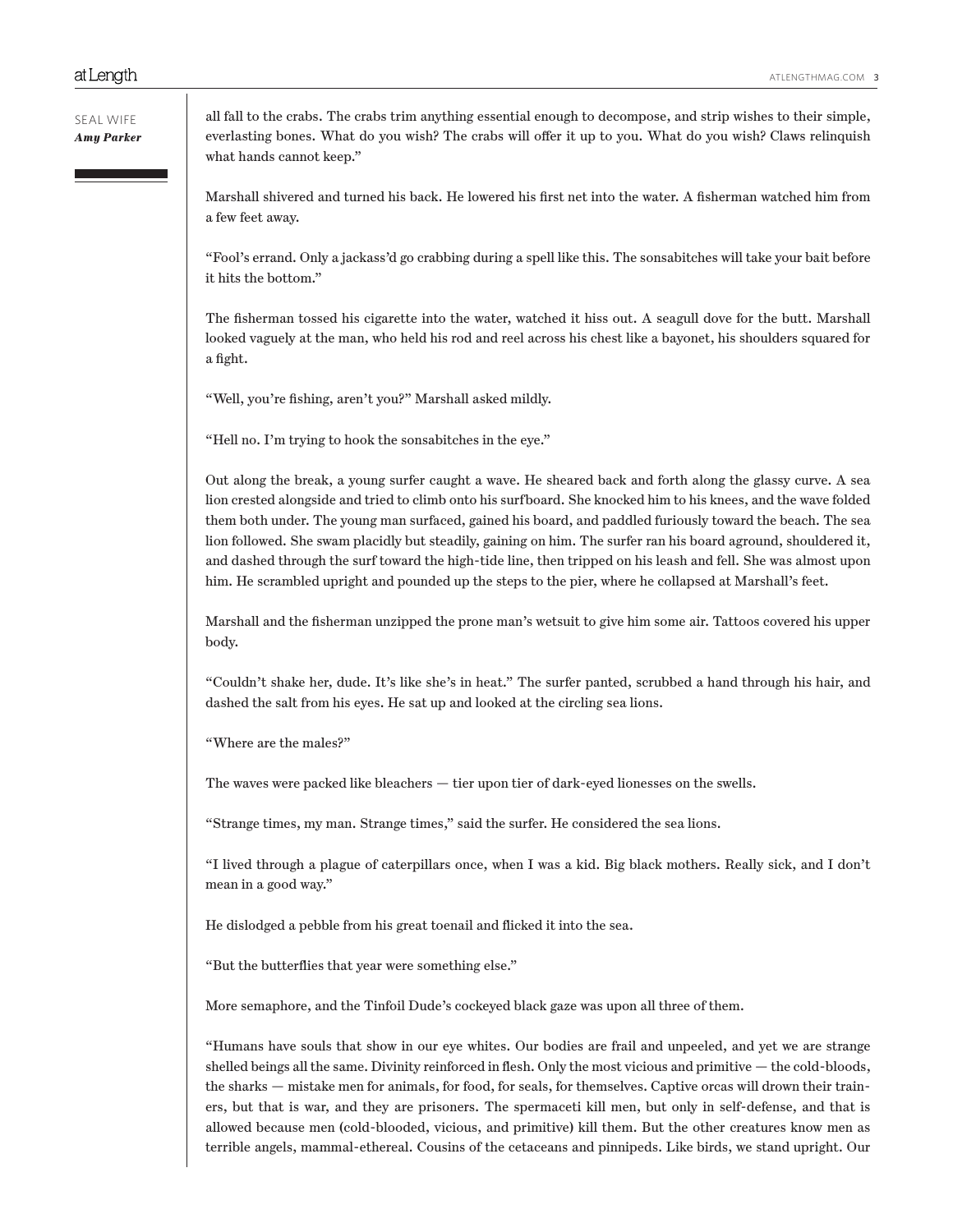souls, they say, have straightened us. Where wings (or fins, which are only wings for water) should be we have hands. Hands! Those double agents. The soul's other seat."

The Tinfoil Dude picked bits of foil off the lens of his sunglasses and chewed thoughtfully on the pellets until the fisherman gave him a cigarette in hopes of discouraging further transmissions. Marshall edged away. Suddenly even looking at other people required such an effort that he could feel the muscles in his lips start to twitch. Hopefully they thought he was smiling. He fled to the other side of the pier.

The first net came up empty. He moved to the next station and pulled it up, straining to catch sight of crabs beneath the sunlit and shifting water. When the net burst to the surface, it held nothing but the remains of his bait. He came to the last net and stood looking down for a long time, following the line with his eyes. He fingered the twine. It chafed his fingers pleasantly. He adjusted it so it fit into the notch worn into the railing by countless other lines. He reeled it up, hand over hand. The net rose swiftly. He could tell from the weight that he'd caught something. The silver hoop broke the surface, and he saw a nest of crabs, three of them — a decorator, a Sheephead, and a rock crab — scooting along and overlapping one another as they tore contentedly at the fish head. Relief loosened his grip. Beneath the water's surface, a dark, oblong shape skirted the net, turned, swooped, and spread a pair of shadowy wings.

"No, you bitch!"

He hauled. The sea lion's head rose and threw off water. A quick nudge flipped the net. The crabs spiraled down. She threw him a coy look and sped under.

Waves chopped against the pilings. Marshall leaned against the rail and let the net string dangle. Happy Jack gripped his way sidewise along the railing toward Marshall. He shook himself, raised his crest, and clapped his bill.

"Get out of here, Happy Jack."

Marshall sighed and dragged up the net. It clung briefly to the skin of the water, dripped and swayed, and left a rippling bull's-eye.

The pelican launched, wheeled once, arrowed into the water, and came up with a fish.

Marshall could hear the sounds of salsa music and laughter from the beach out beyond the empty roller coaster in its drop cloth of mist. It started to rain. Tourists squawked, zipped up their sweatshirts, and herded their kids toward the parking lot. Happy Jack's head appeared and disappeared above the railing, like a gas flame. Marshall brooded over the water, which was still the clear dark green of a wine bottle. The mist pearled down. A small dark head turned liquid eyes up at Marshall, apologetically. He saw something come-hither in her glance. A mute appeal; an invitation. Her nostrils dilated. She snorted once and disappeared.

Some pocketknife-wielding kid had carved a pair of blocky initials into the railing and, lacking the ability to fashion a heart, boxed them in with a square. Marshall traced the letters with a fingernail. He peered down through the tatters of mist, but could see nothing.

Had she *winked* at him?

**The leap Third cognate suicide/courtship** 

She surfaced again and combed out her whiskers, beckoning. She executed a neat flip, pointed her toes (flippers? flukes?) at the sky, rolled like a hoop. She came up and offered him her bottomless eyes. She was *flirting* with him. He let the hoop drop. It curveted on the boards and beat to a stop. He smoothed his mustache. He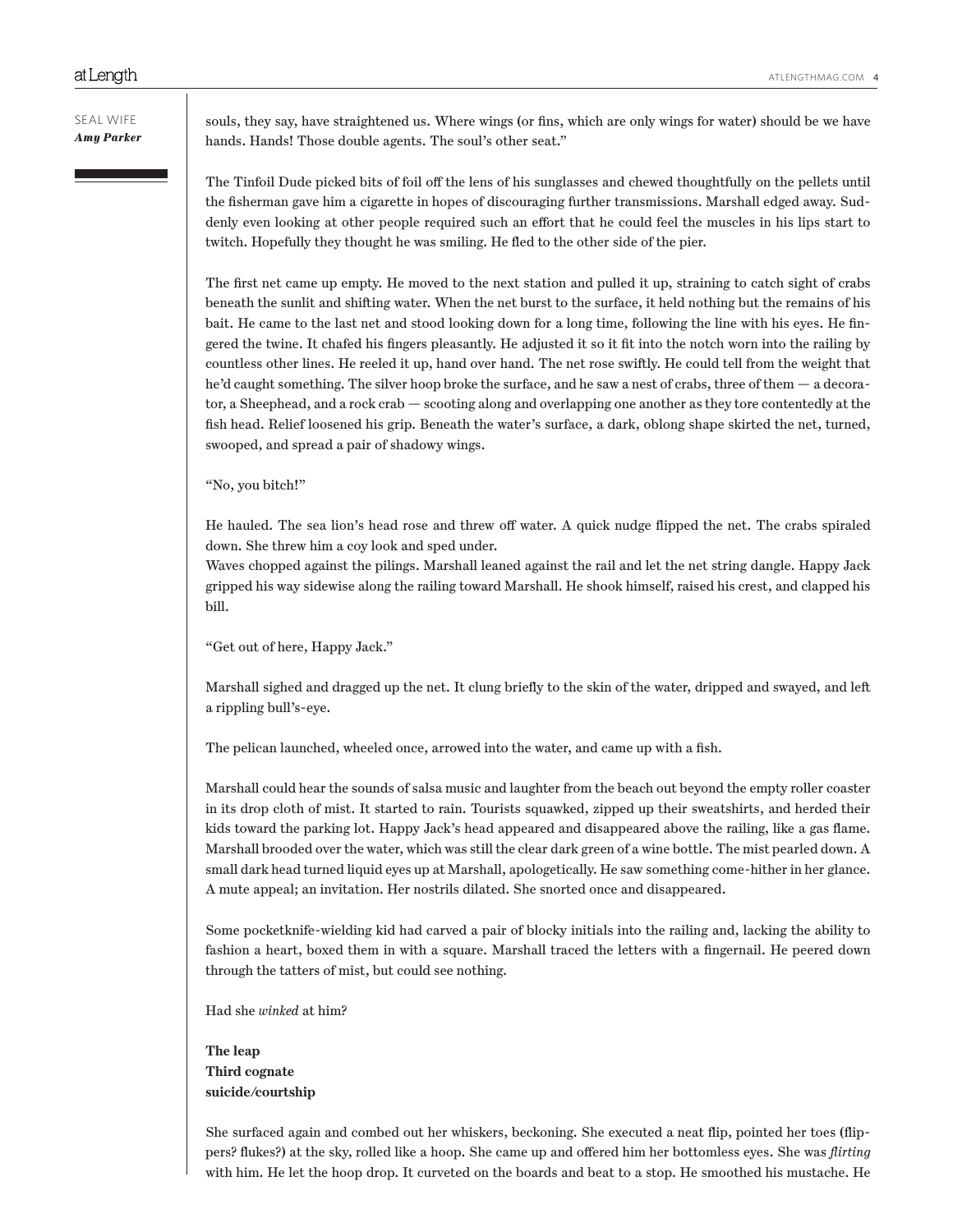looked over his shoulder. The pier behind him was all mist. Even the pelican was gone. He turned back to the water and there she was, swimming steadily toward him, with a smiling wake. Peace lapped at his stomach. He considered the drop. She waited for him, stirring the water with her foreclaws, writing a message on the surface.

*Come on in. The water's fine.*

Marshall plucked off his sweater and cast it on the pier, heeled his shoes free, stripped his socks, unzipped and shucked and stood with the mist stippling his bare skin. He set an instep to the lower bar of the rail, mounted, and stood, wavering, his arms flapping slightly, above the pier. It was a long drop. She cocked her whiskers at him with the coquetry of woman hiding a half-smile behind a swept fan.

#### He leaped.

His body knifed the water, and the water winded him. The wound his body made on the skin of the ocean closed instantly and left no scar. He was under, plummeting true. He flipped and kicked down to meet her. Her fur brushed his skin, rough and frigid as she swept the length of him. He reached for her, but she bristled through his fingers, eluding him, like a fish. Another desperate flutter and he caught up with her, hovering over her sleek swimming back. He locked his arms around her neck (her breast?) and scissored his pale legs around her midsection. His whole body felt bone-hard. She was cold, all cold, and surging through the water with powerful lateral strokes. They left long bubble trails in the water. A spike of desire pierced him. As if he could boil the sea to steam.

Marshall lunged at her. He had almost come to the end of his air. She bucked beneath him. He held her, but she began to rise, carrying him. They approached the sea's upper skin. He pressed himself against her. They broke the surface. Delicious shafts of air punched into each lung. His head felt as though it might explode. She was serene, floating beneath him. She ferried him, slung across her back, all the way to shore.

Marshall lay propped on his elbows on a stretch of beach. The pier was faintly visible now. A cow-nosed ray that had washed ashore stirred the sand feebly. He watched its quiet death, feeling sad but oddly contented. He lay back and fanned out his arms, making an angel in the sand. One palm happened upon a piece of sea glass. Still new, and jagged. He gripped it in his fist.

She humped out of the water, dragging her cumbersome body toward him. She passed the dying cow-nosed ray with indifference. She loomed over him. Her gassy breath enveloped him. The sound of the sea enclosed them. He realized, looking at her ears, small and neat like moth antennae, that he had always been lonely. He looked at the trembling fibers of her whiskers, at her liquid eyes, which gazed at him with desire and sympathy. Joy exploded within him. She barked, and as he looked up at the vault of her mouth, at her clutter of teeth, he laughed and reached for her.

**The puddle of her former skin Fourth cognate undress/flay**

The sea lion rolled over, her vast belly pearled with grit. He sat up and moved to straddle her, but her sharp, nipping bark checked him. Marshall fell back on his haunches. She lifted her head and looked at him hard, then tucked her muzzle and tore herself open just below the throat. He watched the shaft of her eyetooth ease into the fur. It made a small popping noise as it broke the skin. Blood flowed down. She drove into her throat more deeply, worried and mumbled at the skin, her eyes starting. Her chest heaved, and she beat her bottom flukes against the sand. Marshall's own eyes stung. The sight of his tears seemed to spur her, because she expanded her vast ribs, thrashed her tail, and hitched her jaws down sharply, unzipping the skin. The sound was moist and ragged. Fur and flesh parted, and she hitched again. She fought the layers of hair and fat, sometimes coaxing with her tongue, sometimes gnawing violently, until she had opened a seam from her neck to her sternum.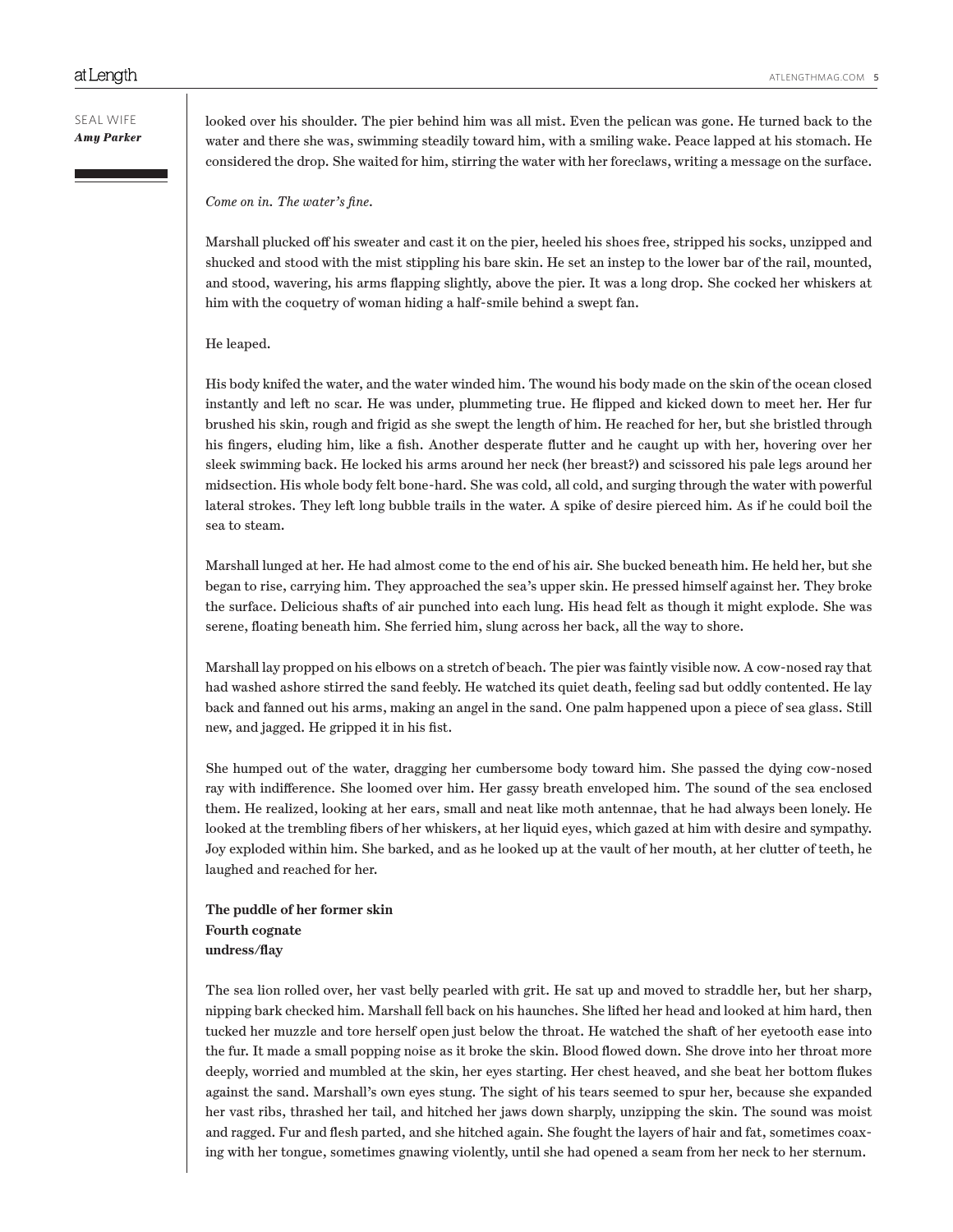# SEAL WIFE *Amy Parker*

Her flukes thrummed a quick tattoo in the depression she had dug while she struggled. She gasped in quick spurts, like a beached fish, and he feared she was drowning in her own blood. But she was barking, or trying to bark. He could hear it now, a soft aspiration of the glottis. She nosed his fist. He pulled back. A stripe of blood on the back of his hand and the chilly spume from her nose.

Marshall opened his palm. She barked again — a horrible, hacking sound. He understood.

He brought his piece of sea glass to her breast, jimmied it into the tear she had made, and gutted her.

There was no spill of intestine. Instead, something white and slippery moved between the lips of the gash. He pried back the folds of seal skin, looking for viscera to pull free, for tendons and ligaments to cut. Something moved inside the skin, distended it, poked through, withdrew. Her lap was so bloody. The head continued its noiseless barking, and something struggled to emerge. Small and pale, it poked through the gape. He grasped it and pulled. It felt wrinkled and delicate, an arch that fit the cup of his hand. He squeezed, it kicked. He had it by the instep. Again he pulled and his hand slid up the sole of the bloody foot and gained an ankle. A pair of legs slid free, oiled with blood and yellowish foam — lipids, or sea curd. The skin opened further, disgorging its contents. Thighs emerged, and when they parted, he saw that it was she.

The sea lion sat up, her navel a goblet of blood. She thrust free of her lower flippers, which crumpled, diminished, on the sand. She raised her upper flukes and pushed her entire head back, as if it were a hood. The sea-lion skull hung down her back, whiskers trembling beneath stretched and vacant sockets. She shrugged off the rest of her hide as casually as a woman divesting herself of an opera cloak. She shot her cuffs and sat, triumphantly naked and blood-streaked, on the puddle of her former skin.

**When she discovered her hands Fifth cognate hand/soul**

Her hands lay in her lap. Blood inked her palms. She stared down at them, her hair hanging and her face inscrutable. She fanned her fingers inward, beginning at the pinky, then flared them back out, testing the muscles and joints. He caged one of her hands, then the other, and their fingers meshed. He could feel her delight at the hook and eye of thumbs, at the flat fit of their cupped palms. She turned his hands over. She stroked him again. Her fingers shook.

He grazed her knuckles and saw goosebumps flash up her arms. Hands socked together, twining and sliding, clasping and twisting. Wrist rested in palm, hands closed around wrists. Fingers collapsed on fingers and gripped (here is the church), fingers tented (here is the steeple), fingers dove and plaited and turned. Padded fingertips rolled like rain, straying down the inner skin of forearms. It came to him that this is what hands were made to do. Digits knit. Pulses kissed. His palms grew slick and still she urged him on, her hands untiring, devouring his. At last, when all his senses drew to a point in his fingers, she released his left hand and set his right hand flat on her neck. Using both hands, she guided it down her vulnerable breastbone, along the line of symmetry, between her ribs, over her navel, and down, until it encountered crisp hair and heat.

She looked at him, pressed his hand, and let go. His third finger didn't pause. It plunged and carved out her last vestige of skin.

**And thus were we married Sixth cognate her/I**

Carved out of follicles, shedding the beast, she joined with him. His soul entered her through his hands. He breached her new (true?) skin with his fingers, groped the channel. His fingers pierced her heart, drove and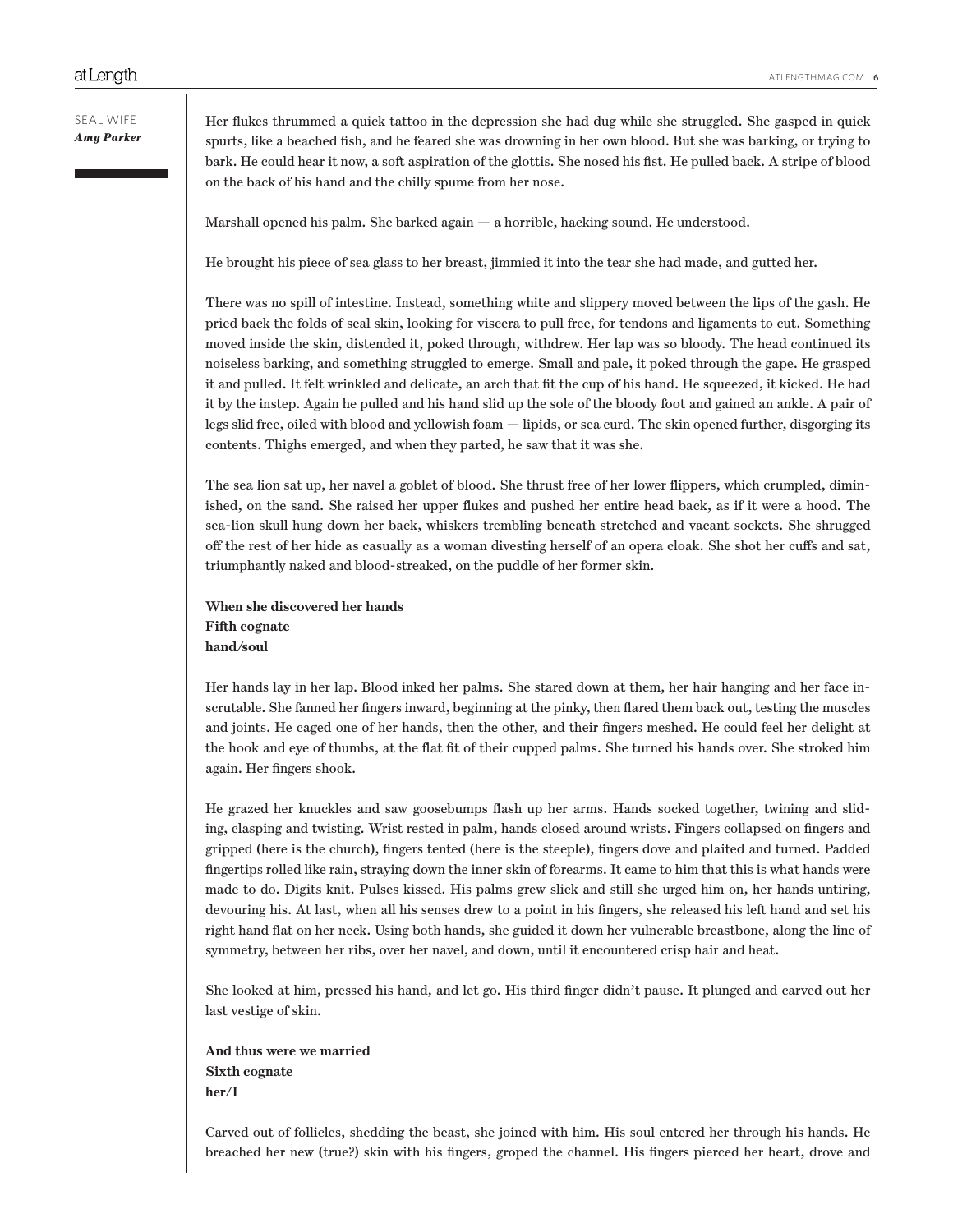SEAL WIFE *Amy Parker* pressed until her own soul stirred, cried out, then cried again. I cannot say if this was pleasure. I had no idea it went so deep.

I drew more soul from his mouth, and he gave without knowing what he had to give. I thought he did. (I thought you knew! I thought you knew what you were doing.)

And last of all, the animal part of him found its seat.

And thus were we married.

**Imagine me undivided Seventh cognate moon/migration**

I was the last of our exodus. I'd gone about it singly; unlike my sisters, I knew better than to frighten the men. Such marriages cannot be bullied. I simply waited in the water, watching men's hands, seeking out the one who would recognize me beneath my skin. I observed their hands, the passes that they made, lowering our food into the water. When one scratched his nose it was a miracle. Another tied a shoe. I felt a yearning so deep for those hands, to be under those hands, that I had to marry. I am translating all this after the fact, because at the time, of course, I neither spoke nor thought. I had muscle-knowing, and scent-knowing, and belly-insight, and instinct, and fear. And, of course, the longing for men's hands, for what they could give and do. Imagine me, then, undivided, muscle and buoyancy and bone.

What was it, why did I hanker for a human husband? I would betray myself if I put it down to dumb curiosity, to the witless drive to investigate oil slicks, to swallow tin, choke on flannisters or mistake balloons and floating bags for jellyfish. It was in truth the sweetest yearning. I bore its clutch inside me like a shark's purse, and one evening as I dove, it hatched. A new creature swam inside me; it fit close like a membrane. It wasn't hunger. It wasn't estrus. A desire to rise to the upper air, to escape the pressure of that skin and the skin of the water around me. It moved me and thousands of my sisters. The barking started with the sickle moon. Call it instinct. We abandoned the colony and arrived in one single-minded surge of longing.

It afflicts some of us  $-$  the females only, of course. There exists no love (strange word) between the bulls and us in the hot press of the harem. The turbulent schools of us, herded on the rocks. The cormorants. The ripe piss and fish. It is a kind of innocence, in your tongue. In your way (now mine) of looking at it. We have no word for it at all. Why can't I remember that life as I was? Now that I've put off that skin, I've lost my old inabilities. Who would have thought one could lose a lack, or miss a deficiency?

That world is closed to me.

**She almost loses her skin Eighth cognate fur (noun)/(untranslatable abstract verb)**

When they rolled apart, sweating, Marshall looked up and saw that the mist was beginning to clear. The scrimshaw quality of the light told him it was almost sunset. She lay on the sand, looking up at him. Her eyes were already losing their luminous, animal quality. But the look she gave him was deep. He turned away from it; he felt joyous and disgruntled. He pulled her to her feet.

"I guess you'll have to come home with me."

She stumbled against him. Her legs were not supporting her. Marshall felt a flicker of pride. Her breast brushed his bicep and she looked into him again, with worship. He returned her look, half afraid he might glimpse some lingering shadow of Nothingness, because her eyes, when she'd beckoned from the water, seemed bottomless.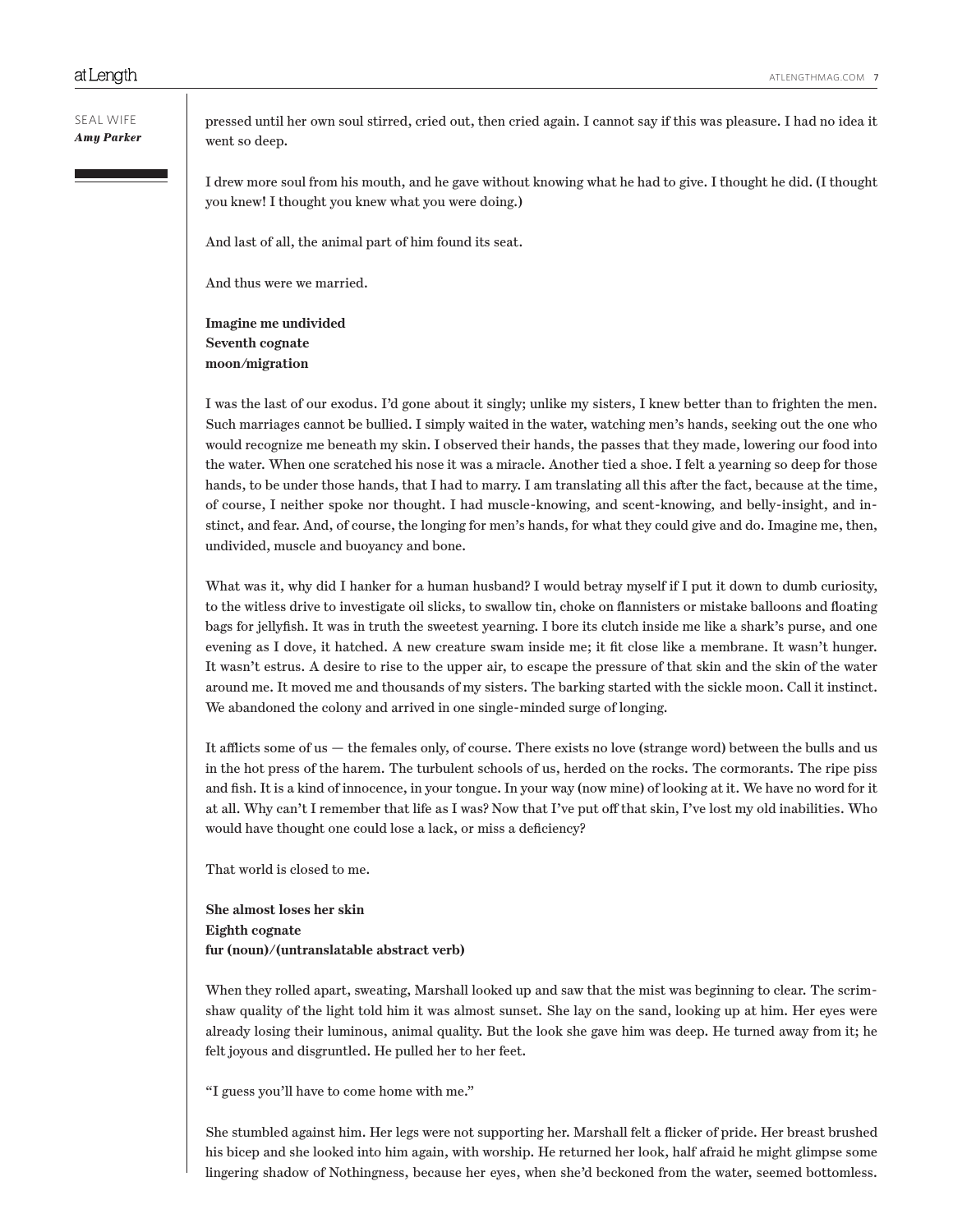Instead, he saw his own reflection flicker on the skin of her irises.

"Come on."

She didn't budge. She looked over his shoulder with the same intense focus she'd trained on him. He turned and followed her gaze and saw the ocean encroach on her cast-off skin. She gave a small cry, pulled free, and dashed back toward the waterline. She ran awkwardly, the toes of one foot catching the heel of the other; her soles clapped together and she fell. The tide swooped in. She pulled herself forward on her elbows, dragging her legs behind her. In this position she was astonishingly fast. A wave flooded over her abandoned skin, lifted it, and sucked it into the surf. She floundered after it. Another wave cast the skin back, relaying it to a new wave, which drew it further away. She cried again. The skin floated beyond her reach. She thrashed into the water, gained it, clutched it to her chest, and tried to stand.

Marshall saw her go under, and he ran. The brine lashed at his claves, and by the time he reached her all he could see was the billow of skin atop the waves, anchored by the determined grip of her hand. The sea flashed around her narrow wrist. Marshall dove and dragged her up by the hair. With the skin she was twice as heavy, but she would not let go. He carried them both back to shore.

She gasped, coughed, clung to him, clutched the skin that was pressed, clam-like, between them. He guided her back to softer sand. She looked over her shoulder at the crepitating waves, shivered, and tightened her grip on her skin. She dropped to her knees and spread it out. It was drenched and faintly steaming, lapped in old juices. It reminded him of a moldy raincoat. A crab scuttled out of one eyehole. Marshall looked away. She smoothed the skin gently and wrung the water from the empty flippers and cloven flukes. Then she rolled the sodden rug into a tight bundle and gathered it in her arms. She might have been carrying a papoose.

He propelled her inland. They were both still naked, but no one bothered them. A gaggle of sea lions parted on the bridge to let them pass. She strode by them, her legs still unsteady. A sea lion nosed the crack of Marshall's behind. She barked, and it pulled back. Cars honked. Marshall led her home.

I should have left it to the sea. If I had abandoned it there, I might have entered our marriage absolutely. But stripped of it, I'd felt so cold and insubstantial. No fat, no hair, just a sparseness pulled over an arrangement of bones. When I watched my bloody, abandoned shell unfurl on a wave, I saw for the first time the true shape of my self — the speechless, instinctive part of me; the swimmer, the fisher — torn free and taking its leave. I had shucked it too eagerly, and so I ran — even in panic wondering at the jarring bounce, the novel impact of each foot, the alternating rise and fall of breasts, and the shortness in my chest. When I held it, I felt whole again.

**Fur Elise Ninth cognate Muzak/music**

She had no name, and did not know how to speak. Marshall called her Fur Elise, then explained the pun. She had already learned to shrug. So he produced the tune for her by calling up his credit-card company and having himself put on hold. He pressed the receiver to her ear, and she jumped, at first, at the sea of sounds that broke through. Then the music gathered itself into a melody and cycled, achingly, over and over. She held. Marshall's wrist began to throb, but he was already too much in love, too puzzled and amused to break the connection for her. He had never in his life encountered anything as strange as this: sitting cupping his phone to the unshelled ear of a naked woman who sat on hold with Visa, rapt and absolutely mute.

**Some other things hands can do Tenth cognate tears**

We put the skin in Marshall's deep freeze and lived naked off one other for three weeks. I learned about the temple and frigate that is bed. Marshall's tenants jammed their rent checks under the door, and his machine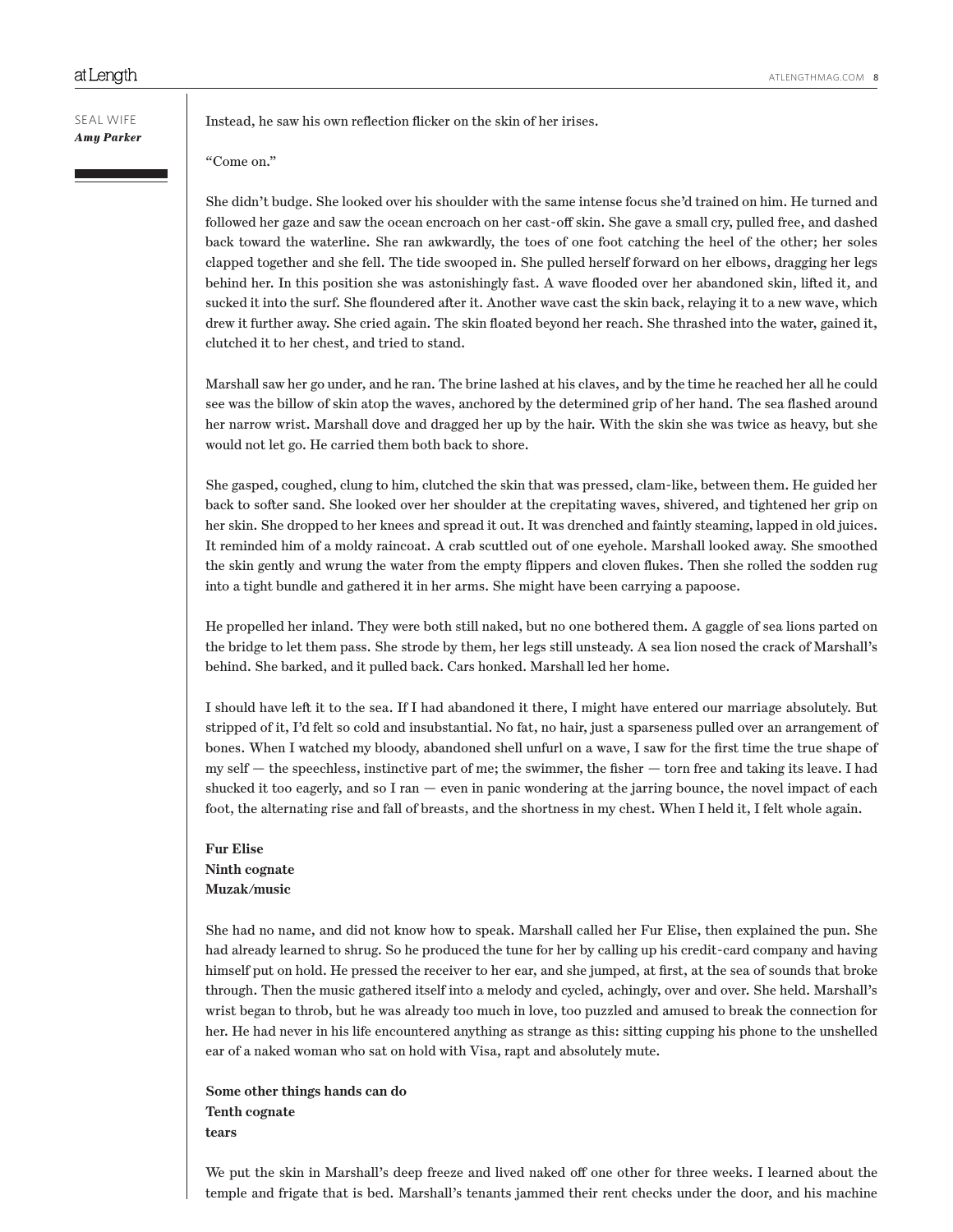# SEAL WIFE *Amy Parker*

picked up their cries of lost keys and faulty plumbing. Oh why is love the hardest to translate? Is there anything so consuming as the first flush of physical love, which feels, which is, intensely holy? Perhaps there's too much seal in me to tell it clearly. We had three weeks of sexual bliss so deep I mistook it for marriage. It disturbed appetite and sleep. Our souls shot to the surface of our skins and leapt back and forth between us, crackling. And then it just — becalmed. We sat, with sails flat, on the surface of a dull mirror.

I admit part of that was due to me. A soul made the world more bitter, cold, and breathtaking than I expected. After the first flush of wonder wore off, the world slapped me like a wave and wet me through. Marshall couldn't understand it. I suppose he got used to it in childhood. But for me every moment felt like snapping awake — and freshness *hurts*; I was constantly agasp, aghast. I was drowning.

Words from that time: *Kaleidoscope. Churn.* It was a kind of seasickness, a disease of the inner ear — or of that spirit function which corresponds to the inner ear. I never quite regained my balance. My soul slopped within me. I could feel it dashing itself against the cliffs of my body: it spiraled into eddies, moved in tides, rose, fell, climbed the walls, and tried to reach the moon.

"You need to learn tears," the Tinfoil Dude told me.

"Every human born on this earth learns to cry, first thing. Before they open their eyes, they open their lungs and let fly. Tears come before language. Tears become language — that's all language is — just an elegant form of tears. You'll settle down some if you learn to  $\text{cry} - \text{it's}$  just that your soul's too new, and too big for you  $-\text{that's}$ what hurts — it's kicking against its confinement. Learn to shed tears — they'll let some of the soul leak out of you, ease the pressure on your valves. Get your husband to teach you tears."

Tears. Love's glue and love's solvent. Oh, I learned to cry.

The memory of pleasure knits itself closed, like the memory of wounds.

The first time I peed, outdoors, naked in the starlight beneath the redwood tree, he thought it was sexy. But later, when, in my innocence, I chose a corner behind his TV, his whole aspect flashed white, and his anger caught me in the sternum. "STOP!" he yelled, towering above me — but of course I couldn't — and so he grabbed a newspaper, furled it, raised it, dashed it over my head, and beat my face and chest until my skin was a smudged series of headlines. It didn't hurt my body. Between the flash, the swats, the blur of paper, and the confusion, I watched the beautiful curve of his hand.

The color left his face and he let the paper drop. He reached for my chin and pulled me up, but still, I saw he had to suppress his disgust, and he didn't answer my eyes when he explained it all to me in the room where the stainless eel came out of a flat coral wall coughing saltless water. Marshall showed me how and where to do it, how to clean the mess, and he washed the printer's ink from my skin. Although I marveled the whole time at the gentleness and dexterity of his long fingers, it was too late. I'd glimpsed the other things hands can do.

That night he made me sushi with those hands. They were so sure, slicing the fish, a fascination of knives, the blades as fingers, more precise than a tooth. How bright they were, his hands, how strong and bony, directing the silver to slice the flesh. Shaping beds of rice. He fed me by hand that night, too, and I overcame my disgust at the dead food by tasting the tips of his fingers first.

That night I slept beside him, and in my sleep, I slipped. There is the song we sing inside our skins, when we slip over the skin of the rocks and into the skin of the water. It is a song of warm blood in cold water, of darting light and fish, of salt.

Basking; she is basking. The sun brushes tips of my fur; it opens pores and heats blood. My heart beats slowly and steadily, and my breath overlaps with the sea's. Occasional spray lashes up around the rock, but the rock takes most of the wetting, and the water that hits me is so fine it only causes an ear to twitch, brings on a sneeze. Fish blood still lingers on her tongue.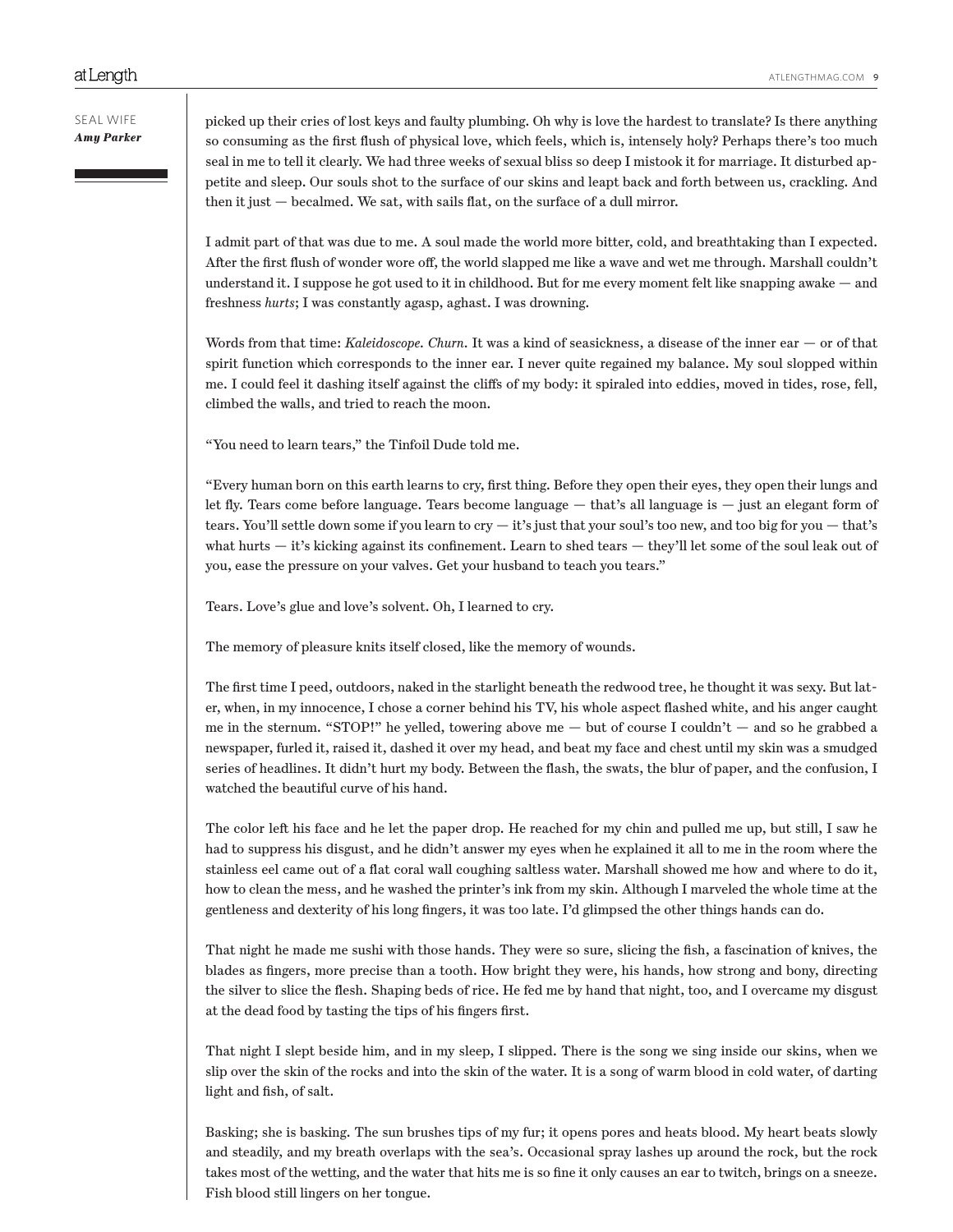Turn and slip into the water — its green folds part around (me?) and bear (her?) up. The water pares warmth, languor, heaviness from her as I dive. How strong she is: a circuitry of power and awareness, of decision, reaction, speed, and force. The long muscles of her body propel me forward, down, sideways, and her broad forefins thrust aside the water. She arcs, I twist. We fly. We angle and roll, we make quick turns and darting sallies. I draw her belly along the sea floor and shoot to the surface. We blow two sharp reports from each nostril, expand our lungs, and plunge. A rock cod darts past. She charges after it, dives, and catches it. I had forgotten the stark vitality of a live fish. She bobs, draws air, and leans back on a wave, her flukes treading the water. We are not at all tired. We dive and surface, muscling through the water, light and vigorous and singular and enclosed.

\*

At the touch of sheets, I awoke. Marshall straightened the bedclothes. His hands gripped the sheet and pulled it taut. He smoothed a stray crease with his knuckle. What a weird naked pink bone. What mean little patches of hair. I kicked off the sheet. The cotton felt too dry, too light. She stood on my funny little feet and went to draw a bath.

The cold-water faucet stuck and I couldn't turn it. I wrenched a tendon in my hand, struggling with the tap. She didn't want to sleep in hot water. Ugh. I pulled the plug and stood under the shower. But she couldn't sleep standing up.

\*

In this dream, I walk naked out of the house, along the highway, over the bridge, and down to the shore, to lie on the rocks as I used to. But the rocks are sharp, and the air is cold, and I have no fellows.

\*

Night/day. Dream/wake. Woman/man. A world stitched from opposing skins.

\*

In this dream, I am standing on the beach. The sea throws a cold mantilla about my ankles. The tide goes out, bare stretches of sand gleam. My footprints fill with water, the heels sink, the arches recede. The ocean reads, then smoothes over, our passing. That house, and that woman's body, and her husband, lie in the distance behind us, but here, at the edge, they are impossible to believe in. The sea unearths trivia and casts it at our feet, and suddenly the smallest stone, wet, looks promising, and a sand dollar, half broken or buried, seems a coin we can thumb into the slot of — what?

Only here, at the boundary between water and land, do I feel the possibility of wholeness. Least confusing of refuges, this beach, with its contradictions. Here at the tide line. This is our first and last home. Where it begins and ends differs with the tides; this narrow strip of country shifts constantly, and the sea itself (fertile, sterile, salty) threatens to both claim and withdraw from me, take me or leave her, as it takes, and trades, and leaves the wrack of empty shells, of dead and dying things.

It hands me a bottle. Or rather, casts one at her feet. A green one, long-necked and hippy. I upend it and tip out the thread of gray silt and fumble with a forefinger in its throat and take out a letter that's thick and wet and sticks to itself, a letter that shreds into tears when I try to unpeel it. What is written there matters terribly. But I remember, waking, that she can't read.

In this dream, she is back in the colony, surrounded by her kind. It is raining, and her fur sheds the rain. They press together for warmth. Against every part of her own skin, I feel another pulse beat.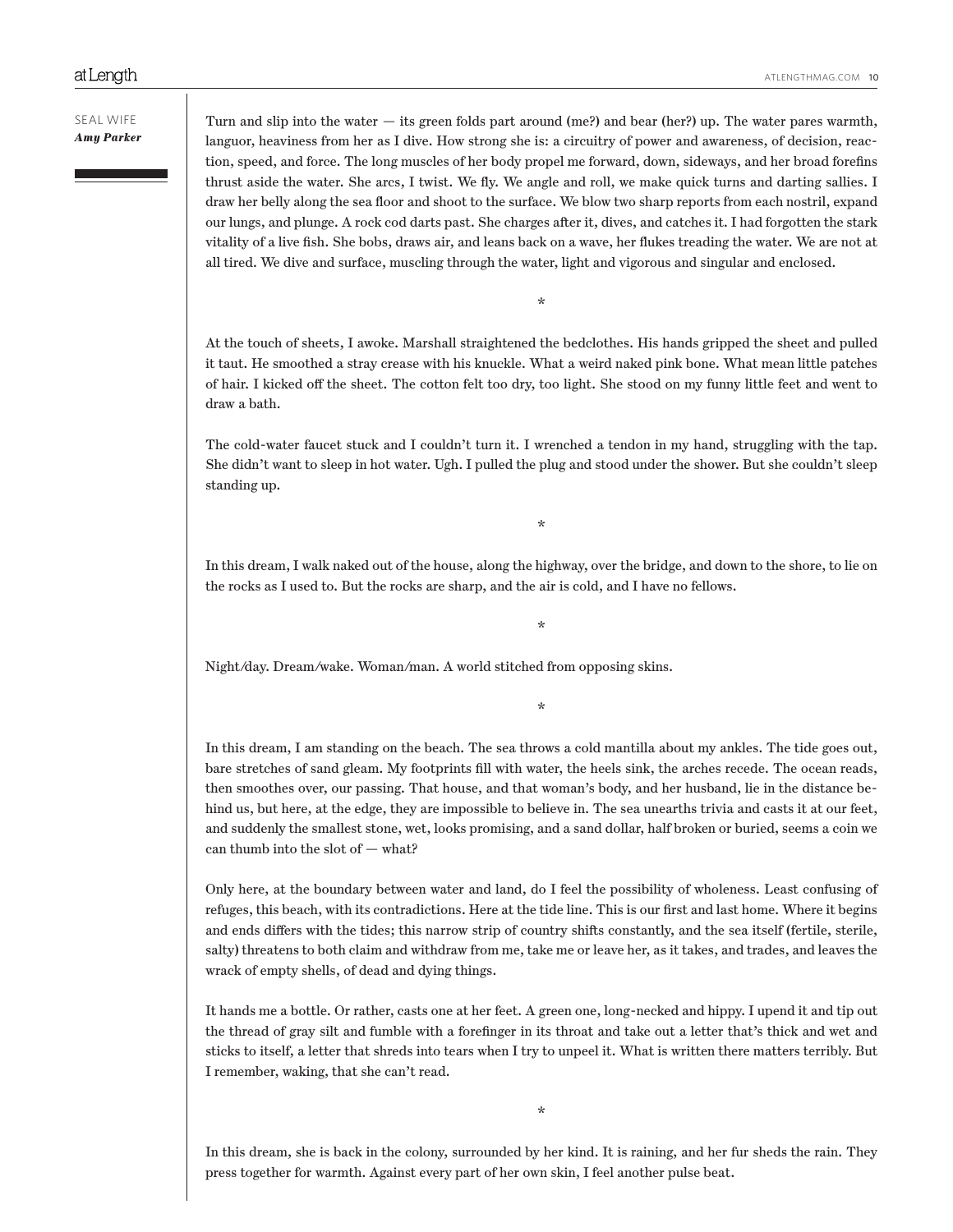SEAL WIFE *Amy Parker* She wakes and finds my breasts unaccountable.

In this dream, she is diving under the docks. In the shadow beneath the pier, the water is colder but calmer. A current thrills along her body, and I outstrip the falling crab net easily, plunder it and swim away, up and out of the water, looking over her shoulder at the bipeds that shake their fists and bark in their feeble way.

\*

\*

Marshall shook me awake. (She turns in the water and surfaces.) "I was scared," he said. "You weren't breathing." "It's morning. Take us to the beach."

Her heart beat and I bounced from foot to foot while he shouldered our towel and checked the locks. My palms and armpits were damp, and I felt all her muscles gathered and ready, felt her inhabiting this foreign body. We could taste the ocean.

\*

In the car I closed my eyes and called up the flex of her spine through the water. We sprang out of the car before Marshall could pull the parking brake, tearing off my clothes and turning them into kites that the wind cast onto the footpath. *Mommy that lady was naked!*

We sprinted toward the ocean and it was good, that first sight of the water. The waves ran high. They beat the surf to thick cream. I stumbled, laughing, through the foam; she barked and we dove under a breaker.

A terrible burning flooded my chest and lit up my brain, seizing her with confusion. She had expected to be sealed, water-tight, but the liquid invaded our skin, filled our mouth and nose, drenched our hair, licked our eyes, and seeped up high between our legs. The wave tumbled me and she tried to dive under it, but this body would not obey her. Instead of pulsing steadily, my legs thrashed, and her foreflippers pawed feebly at the wave; the wave flooded between my fingers, then brushed them aside, and she couldn't move forward at all. She struggled, and the wave threw us to the bottom and ground us against the sand. She fought to float and I to stand, but the wave insisted. Although she could hold her breath, my lungs wouldn't expand. She inhaled a wave and (oh, like knives) more waves (she cleared them so easily) dragged her down. I collapsed, but she, stronger, gave one last surge. She beat her flukes inside my feet. But had forgotten how to swim.

On the beach where we were married, Marshall blew into my mouth and kindled himself in me once more. I lay listless in his arms with my face turned away from the water, looking up at the sandstone cliffs, at the young fossils embedded there. Clams, mostly, their living meat caramelized to cold yellow crystal. The rock beneath me cased old bones. I traced them with my hand, the phalanges of the fins of my ancestors. Along the cliff above me, a green-lined shore crab sat in the stone concavity of a fossil clam. Thrown there by a storm, the crab crouched, legs drawn up, eyes revolving, taking in the lap of bones, the distant sea, its native country, my husband, me. Strange kernel, this castaway in its multiple casks of shell and stone and cliff. It sat, too wise or too small or too stupid to feel otherwise than at home.

When I felt she could walk, we headed for the car.

We almost stepped on the dead cow-nosed ray. Half-rotten, half-mummified, humming with flies, it lay above the high-tide line, among the cast-off skins of condoms shrunken in the weeds. The ray's tail had shriveled to a turtle-stub, and its tear-thin skin had sunk over its gills, giving it a strange, sealed-off smile. The cartilage around its wings had gone soft. It was the color of road dust, dried up and ripening but still beautiful.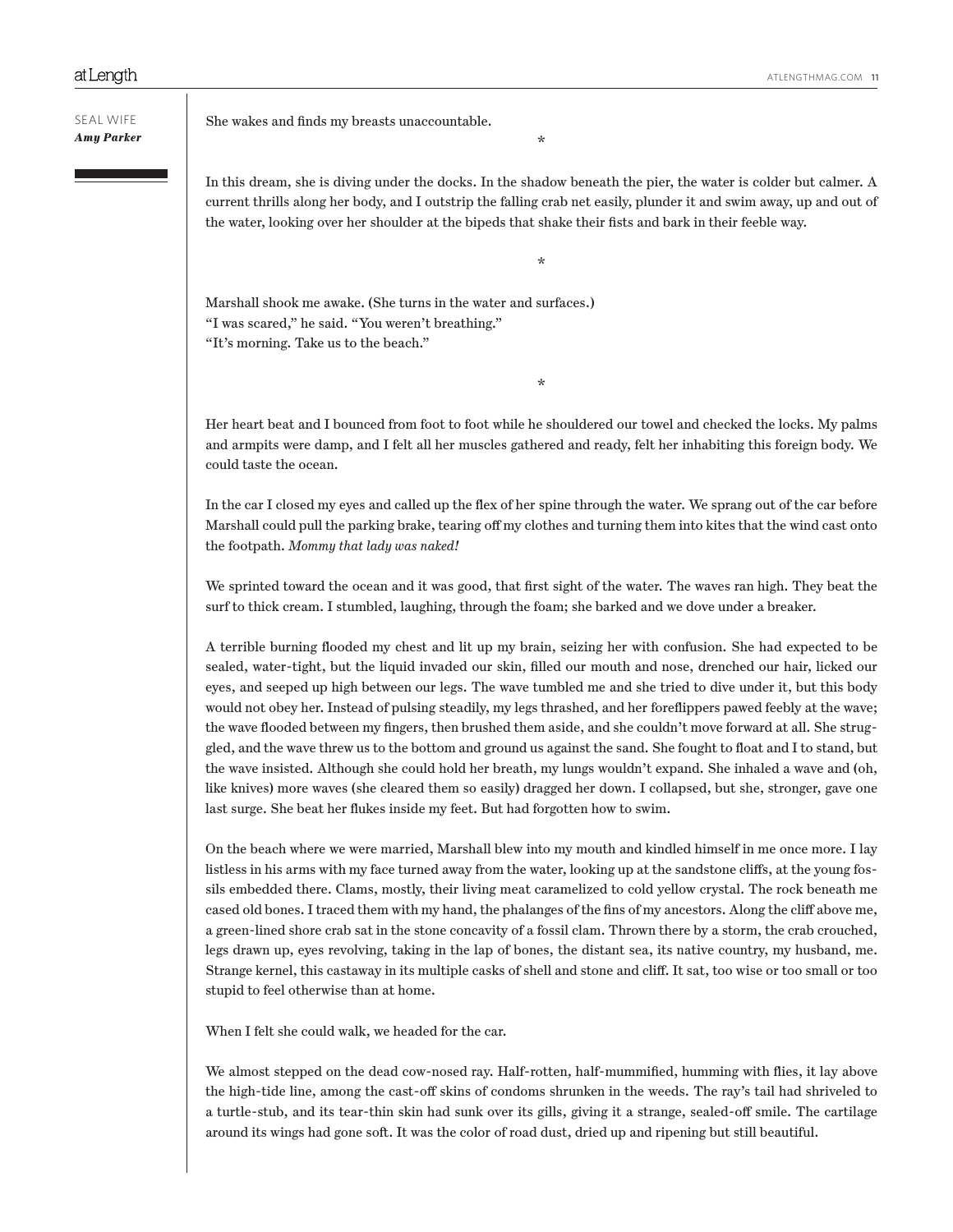### "Oh, Marshall."

He detected a smell and wanted to move on. I squatted next to the ray and inspected the fruit-peel skin that had drawn back from the creature's head.

"Don't touch it honey, it's dead."

But she reached out to move it, and he could tell she'd need help. It was big, five feet from wing to wing.

"Don't touch it, Lise."

She picked at one edge and turned it. The death-smell blared  $-$  a more-than-fish smell. She gasped as they beheld the insouciant maggots at their feast.

Now she was crying, really crying (Elise, who never cried, who didn't know how), saying Marshall please, please. We can't just leave it, please, help me.

He wrapped it in their towel, averting his face, then jogged the dead ray down to the water. He dumped it on an incoming wave.

The waves carried the ray out. Water licked the animal so it gleamed, and the waves lifted its wings. It tumbled in the breakers, flashing its white belly. The surf returned it again and again to the beach. Marshall dragged the ray out further, but it kept coming back. Finally, he swam it into the deep water, where the waves closed over it, and it sank.

Marshall and I didn't talk on the way home. My whole body itched with caked salt; my lungs felt scoured. I was colder than I had ever been. And the need to get to my skin, to feel it, to handle it with my naked hands, shook me.

**Her skin came between them Eleventh cognate rot/comfort**

When they arrived home, she marched to the deep freeze and pulled out the package of foil. She picked it free and shook the frost out of the old thing and held it to herself, stroking it and smelling it and singing.

She let it defrost and brought it into his bed. It stank of wet compost, and then of a rendering plant. The skin buzzed with sand flies and sea lice. At first clammy and placental, it grew tacky and stiff. The sawed edges where they'd parted it cured into sharp points that scratched him in the night. The bloody inner membrane dried black and flaked off, revealing nasty jaundiced buckskin beneath. Each morning he found flecks clinging to his skin. The shafts that held the claws loosened their grip, dried up and drew back. And the claws themselves, brittle keratin, began to break down. The crease of his sheets collected splinters, and curved quills embedded themselves in the sleepers' unprotected skin. He would awaken to find one of his fingers protruding from her former nostril, and once (he shuddered at this), his undiscriminating penis inserted itself, during a nocturnal reverie, into a vacant eye socket.

She trailed the skin behind her like some freakish transitional object. It became baubled with growths — buboes of chewing gum, tar, wax, and something unidentifiable and sticky (varnish? semen? sap?). It left damp patches on the sheets. Its soft bits got softer, and its hair seemed to grow. It provided all of death's textures: the coarse, the spongy, the rank, the friable, the dry, the powdery, the black.

He left the bed.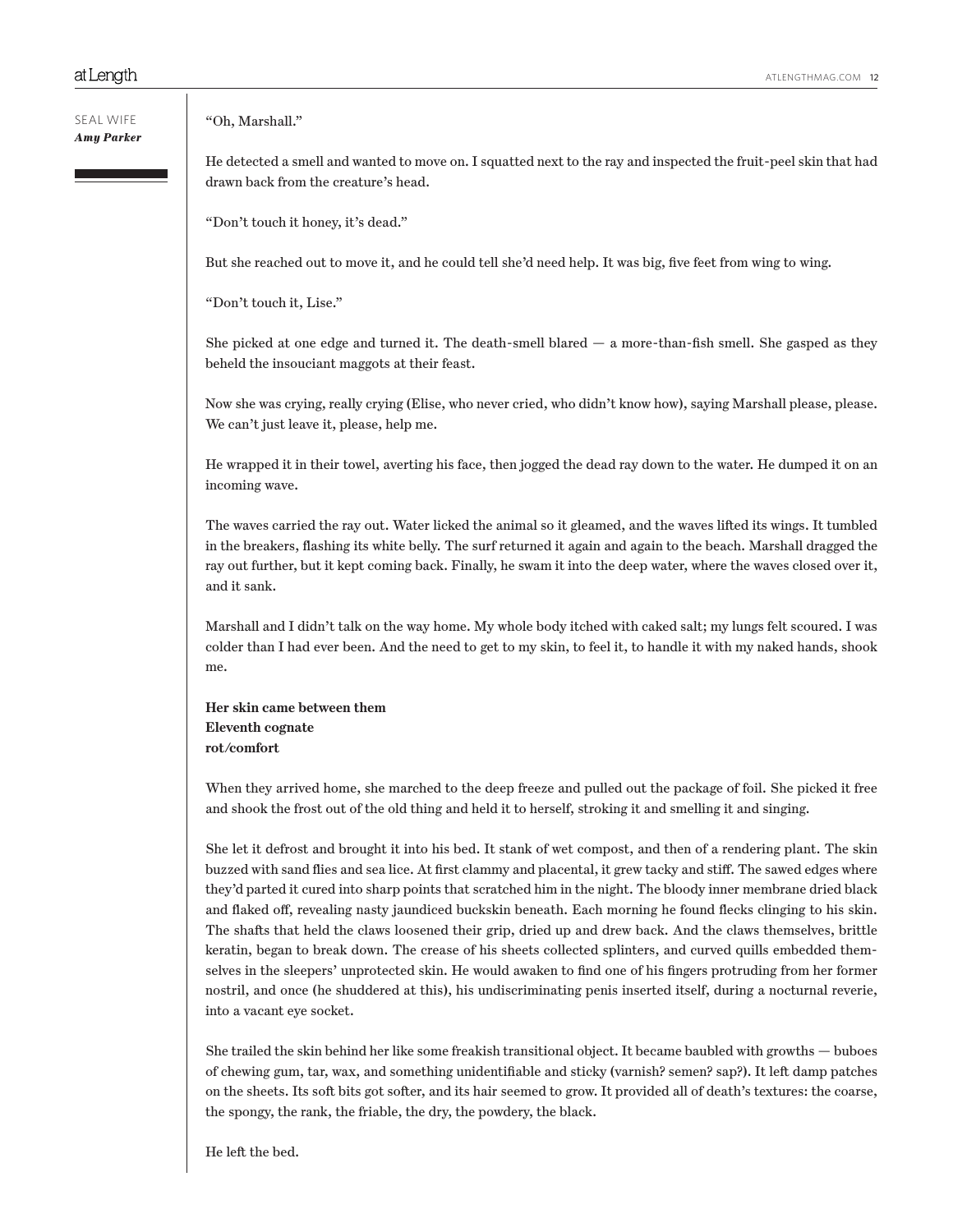\*

I missed him. I did. If I could have, I would have clawed an opening in him and put him on like a second skin. I wanted so badly to inhabit him.

He left the bed, and I was cold, colder than ever, and he was sealed off from me.

I grew fearful for my skin. What was there left to put on?

\*

He found her trying to refasten the torn belly. She closed and reclosed it stupidly.

"Stop this. You stink. This stinks. Take off that goddamn thing."

The head no longer fit her snugly. The eye sockets gaped over her cheeks; he felt discomfited, addressing those drooping, blank patches of skin.

"I can't even see your eyes, Lise."

He swallowed hard and steeled himself to adjust the head. The muzzle sagged onto her chest. Its upper lip snagged an eyetooth. He noticed the gums were turning black, and the teeth looked dead. When he adjusted the head, the sea lion's tongue fell over his hand. It felt like very old flypaper. He looked into her eyes. Against the stiff fur they stood out, moist and healthy, with pale blue whites.

"Let me get this off you. You can't breathe in that thing."

She hugged the skin more closely.

He abandoned tenderness.

She didn't respond.

Took it up again.

Nothing.

He braced himself and then, as a last resort:

"I love you."

The head slipped down and lolled to one side. A tuft of her hair poked through an eye socket. The snaggled mouth curled a derisive lip.

"You have to choose. Right now. Me, or the skin."

The sea lion shook her head.

"What's that supposed to mean? Me? Or it?"

She said nothing.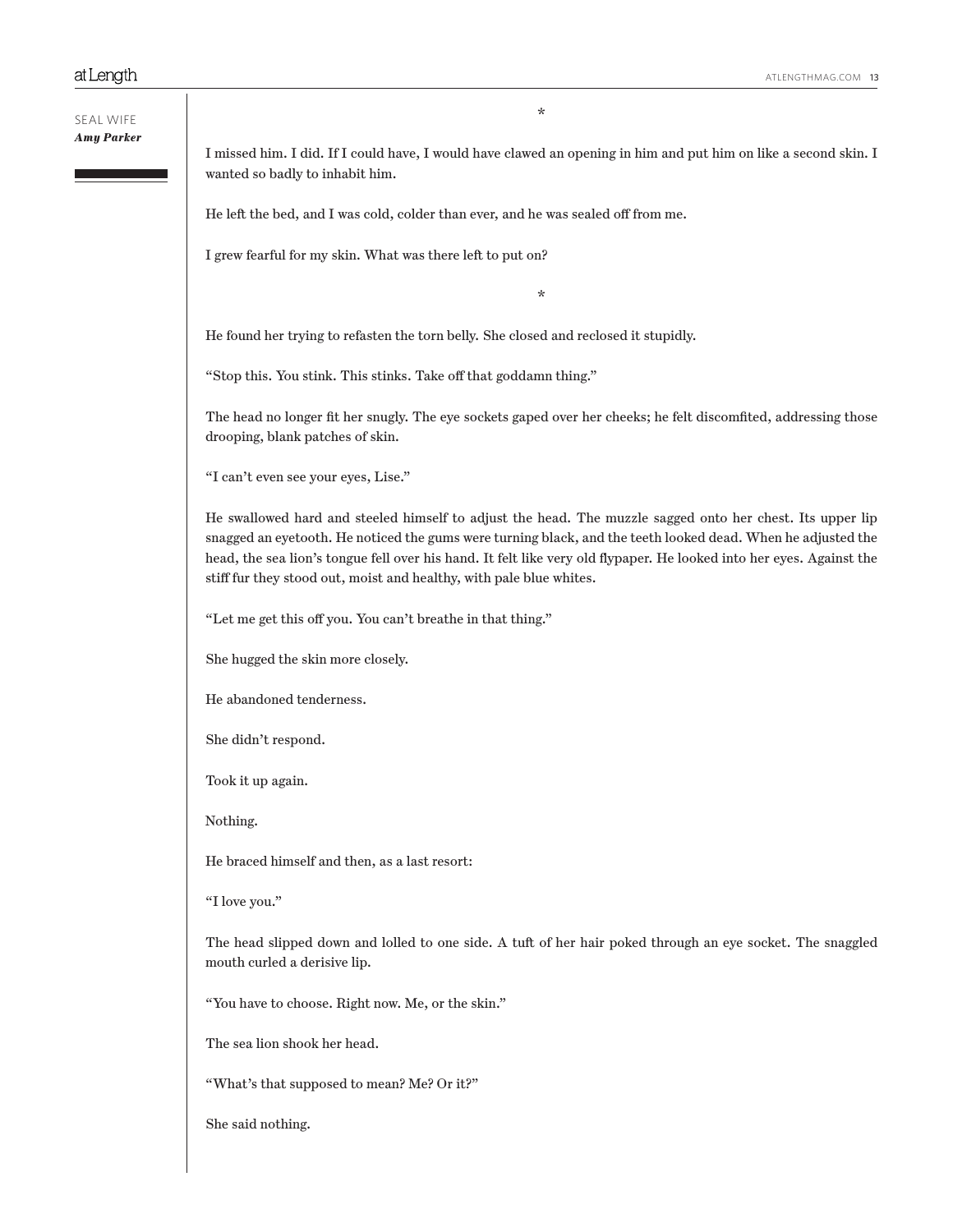His hands pressed mine, then ground the bones together. I felt how strong his hands were. They knew so many things I might prefer not to learn. He crushed my hands between his, but the skin kept away the pain. I filled my sinuses with my sweet smell, the smell of my skin. I rolled it over my taste buds and drew it into my lungs. His fingers squeezed mine with sharp impatient pulses: press, release, press, release. It began to hurt. I ignored it. And then the pressure left, his hands left, and I heard him brush them together in disgust. Then I heard them rummage through a drawer. A rustle of plastic, and his footsteps, advancing.

He slipped one blade of the scissor into her left socket and brought the shears together. Half of the face fell down onto her shoulder. He hewed through the second eyehole. Her other head emerged, eyes utterly black and astounded. She saw that he was crying. He grasped the halves of her head in his fists and tore them apart. He stuffed the rotten rags of flesh and fur into a garbage bag. She beat at him, but her hands had no effect on his. He went on tearing her skin into strips. He broke her jaw over his knee and tossed the tinkling bone and teeth into the bag. He ripped the skin from her shoulders and bared her chest. His nails scored the flesh, and he plucked and picked and pulled, and the blood matted under his nails and he shredded her skin into gobbets, stripped the mitts from her hands. As she bent over to save the scraps, he attacked the hide on her back and stripped her down to her bottom fins. She held a last large piece in her fists. He tore it from her, and she was left with a slick tag in either hand. He shoveled the last of the skin with a dustpan and dumped it in the bag.

I stood at the railing of the pier and watched him tie my skin to his crab hoops. A crowd of dark-eyed women and their husbands gathered around us. The women nodded at me and steered their husbands away. The husbands looked over their shoulders at us, their eyes eager and bright.

\*

Marshall drowned the hoops of my skin and drew up crab after crab. He put them in a wicker basket lined with seaweed.

"Dinner," he said.

"Now open your hands."

"No."

"Open your hands."

He pried away the last two pieces of my skin and flung them out, hard and high over the water. One piece fell to the bobbing gulls. Happy Jack caught the other and bore it away.

My husband took my face between his hands, and I could smell myself on him.

"Lise, now you have to stay with me."

His hands felt how she, inside my skin, turned away from him.

His eyes were red, and wet, and pleading. But his hands knew.

What could I do? I took his hand.